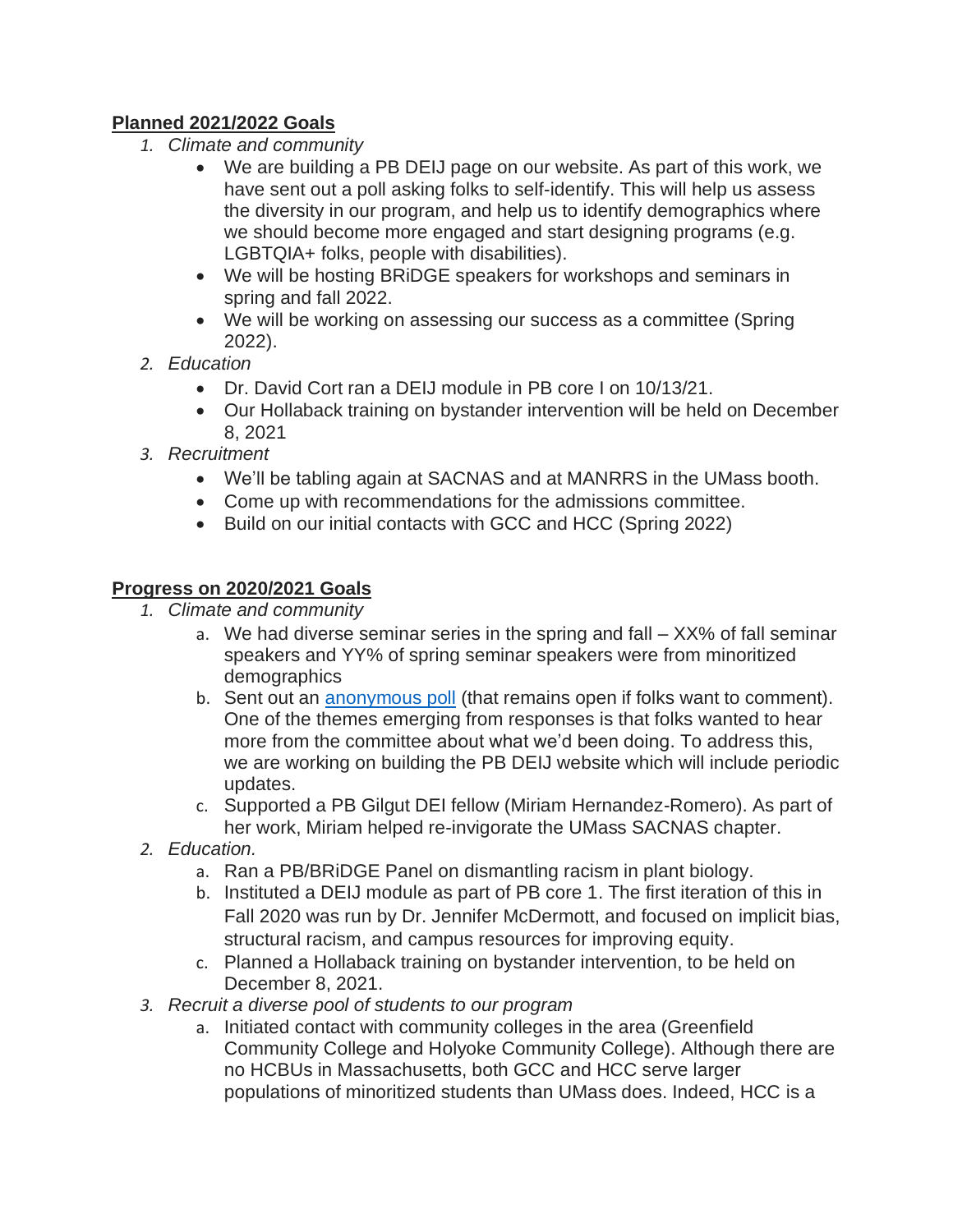Hispanic Serving Institution. Although we need to continue building on this initial contact, one outcome from these meetings were expanding our virtual seminar access to a broader community of plant biologists in the valley.

- b. Tabled at SACNAS at MANRRS
- c. Interviewed qualified Black, Hispanic, Indigenous and Latine/x demographics that were either US citizens or permanent residents (although this pool was small)

## **Statement of Goals from Fall 2020**

The Plant Biology Graduate Program is committed to build an environment where all students, postdocs, and faculty can thrive, regardless of their race, sexuality, gender identity, or nationality. Most recently, institutional racism has been highlighted as an enduring problem in the US. Plant Biology is committed to working to dismantle this racism, and to working for systematic change. To this end, diversity, equity and inclusion and justice (DEIJ) committee will work with Plant Biology leadership to institute the following in our program, starting immediately:

- 1. *Climate and Community.* To make PB an environment where BIPOC (Black, Indigenous, and people of color) students, postdocs, and faculty can thrive, we will:
	- *Improve mentorship in the program:* together with the newly instituted 'Buddy system', where students partner with a faculty mentor that is not on their dissertation committee, the DEI committee will serve as a resource for students to seek advice and support in difficult situations, including referring students to appropriate organizations on and off campus. Plant Biology will continue to require all faculty, and encourage all students and postdocs to take the National Research Mentoring training.
	- *Diversify the Plant Biology seminar series:* In addition to ongoing efforts like participating in the BRiDGE program, we will also incentivize labs and students to dedicate time to finding a broad range of speakers for seminars. The Plant Biology seminar committee will also set aside one additional seminar each semester to be co-hosted with BRiDGE. All seminar speakers will be encouraged to discuss their career paths with students.
	- *Find out what worked and what didn't:* we will poll students, faculty, and alumni, asking them what we can do to make Plant Biology a more inclusive community.
- 2. *Education.* To help all Plant Biology community members learn about institutional racism and how to combat it, we will:
	- Include a module on diversity, equity and inclusion in the first semester Core I class for incoming students, starting in Fall 2020.
	- Source trainings that empower the Plant Biology community to recognize racism, and work to change it. Possible trainings include active bystander